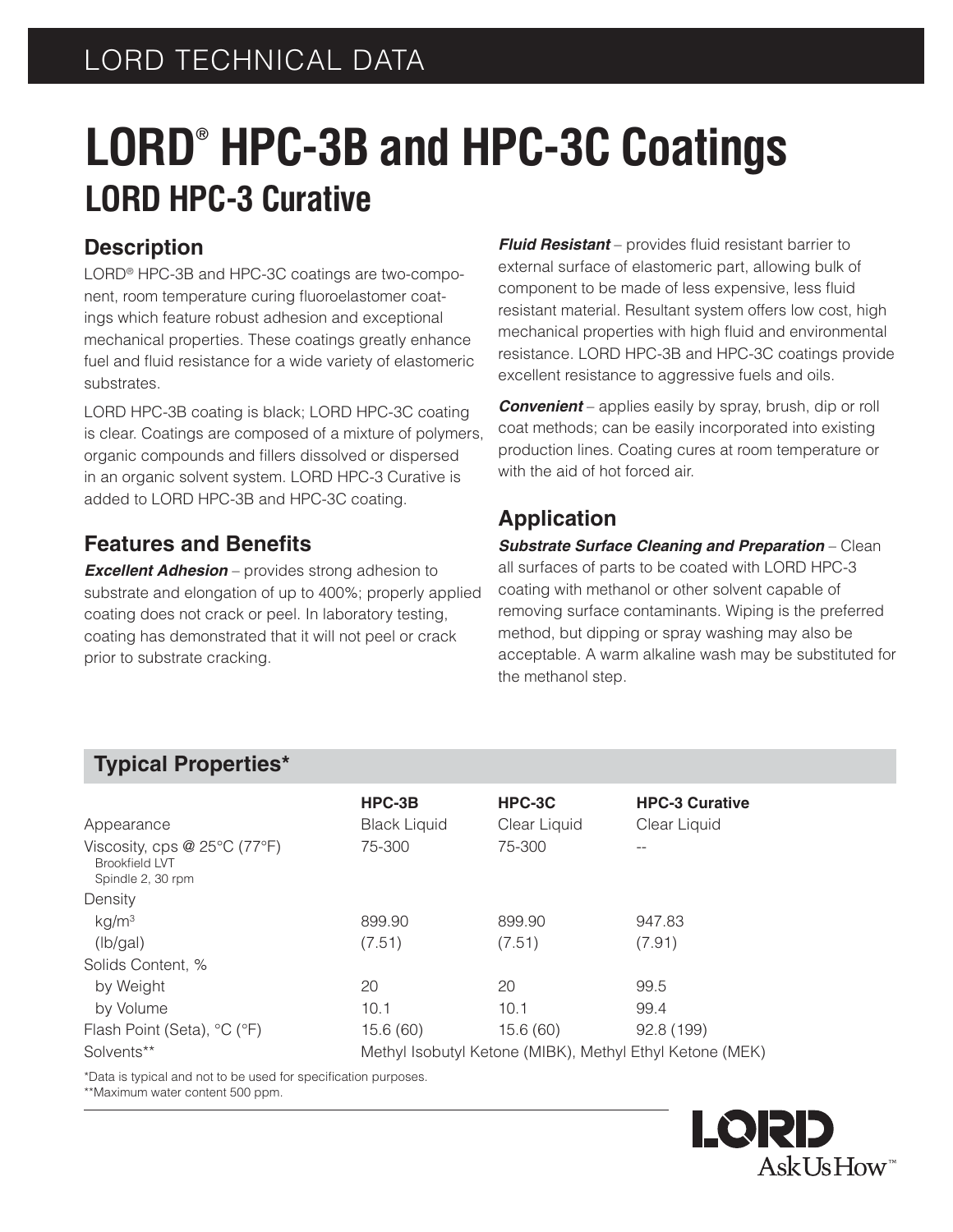## LORD TECHNICAL DATA

The elastomer portion of the part will also require a surface treatment to obtain successful adhesion. This surface treatment varies depending on the elastomer.

• Natural Rubber

 Natural rubber stocks typically require a surface treatment to ensure proper adhesion of the base elastomeric substrate to the coating. The first choice to prepare the surface is an application of Chemlok® 290 surface treatment. Chemlok 290 can be brush applied at full strength or spray applied after diluting 2:1 or 1:1, by weight, with xylene. Measurement of primer is difficult without a microscope. To ensure correct dry film thickness  $(0.1$ -0.2 mil range) has been achieved, ensure a good wet heavy coat is applied free from drips or runs. For best results, Chemlok 290 primed samples should receive a cure cycle after application for 3-5 minutes in a forced air oven set at 120-150°C (248-302°F). Top coats should be applied shortly after the Chemlok 290 drying step, ideally while surfaces are still warm from residual heat built up in the drying cycle. An alternative surface preparation is Chemlok 7701 surface treatment. Two application methods are available for Chemlok 7701, either brush/wipe or dip application may be employed. The part can be dipped as long as no metal portions come in contact with Chemlok 7701, as it is corrosive. Alternatively, Chemlok 7701 can be brushed or wiped on. Chemlok 7701 should never be sprayed or atomized. Let Chemlok 7701 flash for 10 minutes in a fume hood or oven bake up to 121°C (250°F) for a few minutes.

• Nitrile

 Nitrile stocks will often require treatment with Chemlok 7701 surface treatment. However, antiozonants do not play a major role in surface contamination of nitriles. As a result, simply dipping or brushing Chemlok 7701 onto the elastomer portion of the part will be sufficient.

#### • EPDM

 LORD HPC-5 tie coat adheres to some EPDM stocks without any surface treatment other than methanol cleaning as long as a bake cycle is employed during curing, which is described below. Alternatively, either Chemlok 7701 surface treatment or Chemlok 459X primer can be applied by brush or dip methods if a room temperature cure is desired. Chemlok 459X acts as a primer and should be baked on for 5 minutes at 121°C (250°F) prior to application of the coating.

• Butyl

 Butyl rubber stocks will typically require only a bake cycle during curing in order to obtain adhesion. Bake cycles are necessary as room temperature cured samples have demonstrated poor adhesion to the coating, even with Chemlok 7701 surface treatment.

• Neoprene

 The customer should evaluate adhesion to neoprene stocks using Chemlok 7701 surface treatment or an oven bake cure if necessary. Adhesion to neoprene stocks is highly variable.

• TPEs

 Adhesion of the HPC coating to TPEs varies depending on the TPE. Adhesion to Arnitel and Hytrel TPEs have been successful without surface treatment provided an oven bake cure is employed.

*Mixing* – Mix LORD HPC-3 curative into LORD HPC-3B or HPC-3C coating while the coating is under agitation. Mix at a ratio of 2.5 parts curative to 100 parts coating, by weight.

Once mixed, the coating is used full strength for brush application. For dip application, dilute coating 25% with MIBK (maximum water content 500 ppm). For spray application, dilute coating at a ratio of 1 part coating to 1-2 parts MIBK (maximum water content 500 ppm). Start with a 1:1 dilution and increase dilution until cobwebbing is eliminated.

*Applying* – Apply coating by brush, dip or spray methods.

**•** Brushing

Apply coating using a camel hair or foam brush. The coating should be brushed onto the part in single strokes and dried for about 15 minutes at room temperature. Heat-assisted drying between coats to speed process is acceptable (and preferrable). Once dried, a second brushing of the coating will be necessary to obtain a desired film thickness of 0.5-1.0 mil (12.7-25.4 micron). After the second coat is dry, it can be oven cured or cured at room temperature.

 When utilizing LORD HPC-5 coating as a tie-coat, only one brushing of the LORD HPC-3 coating may be necessary after the LORD HPC-5 coating is dried to build a total film thickness of 1.0 mil (25.4 micron). Ensure that all exposed surfaces are coated with at least 1.0 mil (25.4 micron).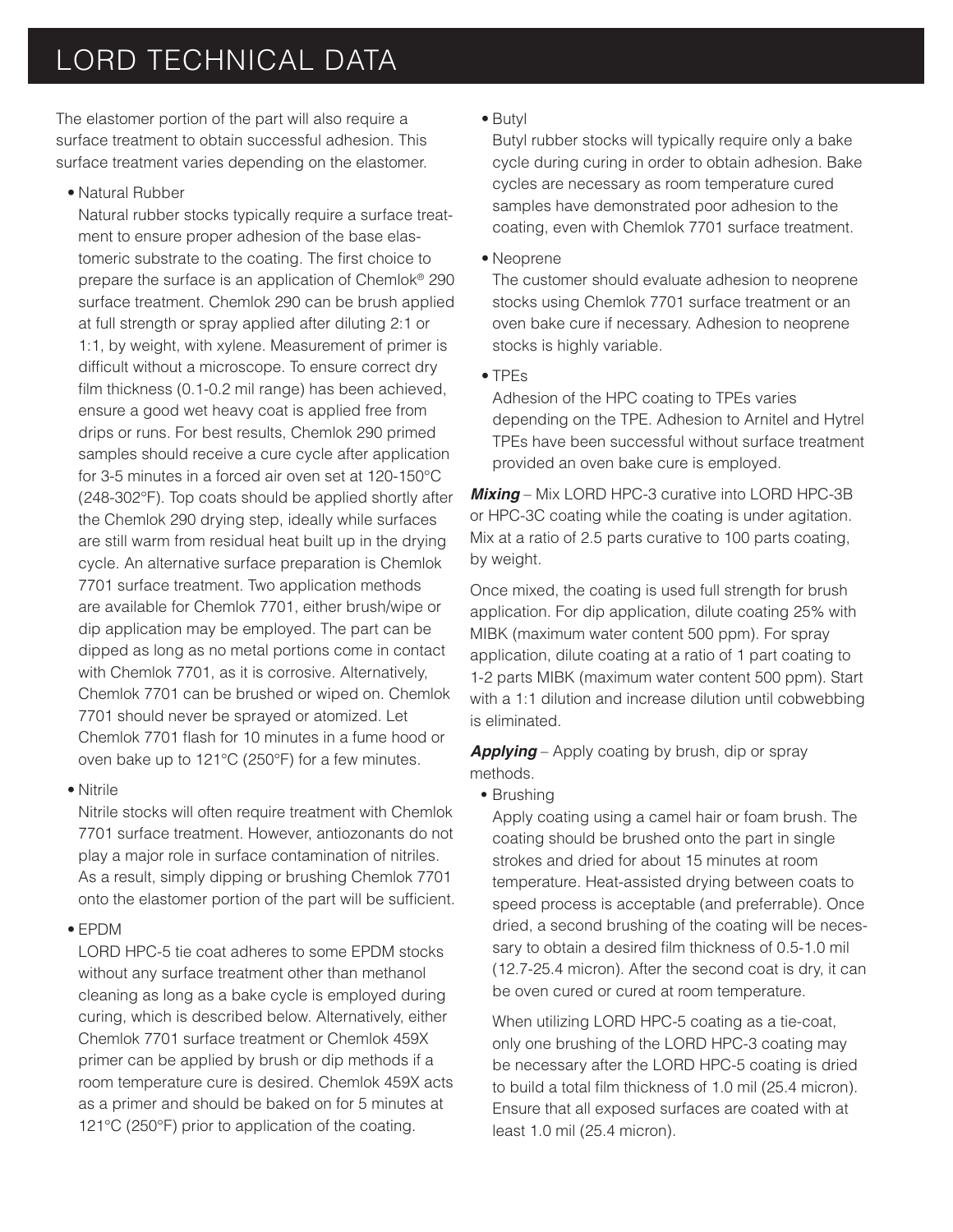#### **•** Dipping

 Dip parts into the coating and remove using a hanger or some method to hang the part vertically. Two dips will typically give a film thickness of 0.8 mil (20.3) micron) and three dips will give a film thickness of 1.2 mil (30.5 micron). If utilizing LORD HPC-5 coating as a tie-coat, use LORD HPC-5 coating for the first dip, let dry, and dip twice more with LORD HPC-3 coating to obtain the same film thickness of 1.2 mil (30.5) micron). If possible, it is best to reverse the orientation of the part on each dip so that equal film thickness is obtained on the entire surface of the part. Let the coating dry for 15 minutes in between dips so that the coating thickness builds fully. Alternatively, the part may be oven dried for a few minutes at 66°C (150°F) in between dips. The part must be dry after the final dip when using an oven bake cure so that blisters do not develop from solvent trying to escape the coating barrier. Dabbing any excess run-off coating at the bottom of the part will also help to avoid blistering. Ensure that coating has been applied to the entire surface area of the part, especially where the hanger was used.

#### **•** Spraying

Air pressure on the spray gun should be kept under 30 psi. Start by closing the output valve on the gun so that a fine mist is obtained. Increase the output so that the coating can be applied sufficiently without running or cobwebbing. Oven drying at 66°C (150°F) once or twice during spraying may be necessary to build film and avoid running. Ensure that all exposed surfaces, including the sides, are covered. Film thickness should be between 0.5-1.0 mil (12.7-25.4 micron). Apply a second coat if bubbles are present after the first coat, or if coating thickness is too low. Allow coating to dry between coats, but do not wait more than 8 hours between coats. Heat-assisted drying between coats to speed process is acceptable (and preferrable).

*Drying/Curing* – Allow coated parts to air cure at room temperature for 72 hours or longer before packaging them. Alternatively, an oven bake cure can be used to enhance adhesion and improve handling strength. An example of an oven bake is 10 minutes at 250°F (121°C) to obtain a cured coating. Wait 24 hours after oven bake before testing or packaging of parts.

#### *Cleanup*

- Within 15 minutes after application To remove uncured LORD HPC-3 coating, use a lint-free cloth, Scotchbrite pad or non-metallic brush soaked with alcohol (ethyl, isopropyl or equivalent) or MIBK.
- Greater than 15 minutes after application Cured HPC-3 is most easily removed from metallic surfaces by mechanical means. Alcohol or MIBK may be used to soften the coating and assist in removal.

**CAUTION: Do not allow ketones to come in contact with bonded rubber surfaces or uncured LORD HPC-3 coating. Use caution to ensure cleanup procedures do not damage surfaces where the LORD HPC-3 coating is intended to remain on the**  final part.

### **Shelf Life/Storage**

Shelf life is one year from date of shipment when stored at 21-27°C (70-80°F) in original, unopened container. Do not store or use near heat, sparks or open flame.

Keep the container tightly capped when not in use to prevent solvent evaporation and moisture contamination. Mixed LORD HPC-3 coating and curative has a pot life of one week. Mixtures greater than one week old should be discarded.